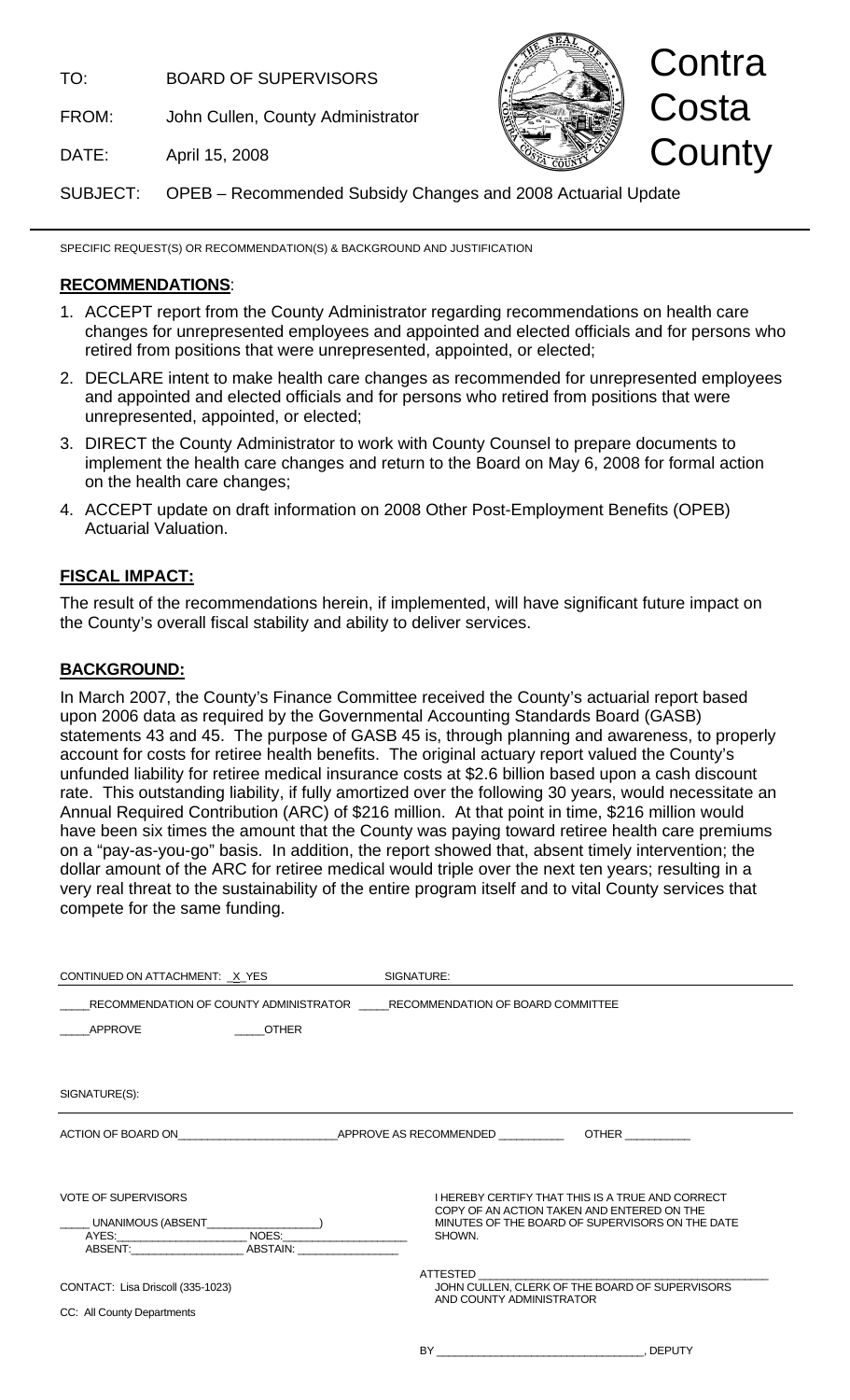# *History*

At the Board of Supervisor's request, County staff hired a benefit design consultant and began working on a plan to address the County's Other Post Employment Benefits unfunded liability for retiree medical insurance costs. Since March 2007, the County has taken significant actions to address GASB 45:

Specific Goals and Objectives  $\boxtimes$ The Board of Supervisors has set four specific goals: 1) to fully comply with GASB Statement 45; 2) to adopt and follow an OPEB financing plan, which balances our requirement to provide public services with our desire to provide competitive health care benefits for our employees both now and when they retire; 3) to minimize collateral detrimental impact to the provision of indigent health care in our County; and 4) pursue and support Federal and State legislation.

- Economic Census Assumptions and Rationales  $\boxtimes$ Prior to ordering the first formal OPEB liability valuation, the OPEB task force met with actuaries from Buck Consultants and developed economic census assumptions and rationales for the actuarial valuation.
- Funding Strategy  $\boxtimes$

While the County has paid for health care costs on a Pay-As-You-Go ("Pay-Go") basis for over forty years, the Board has publicly acknowledged the need to begin to partially pre-fund the benefit. Due to the size of the liability it is almost impossible for the County to fully pre-fund the liability; rather partial pre-funding will be phased in over thirty years. It is the Board's intent to fully pre-fund OPEB benefits over time.

**Funding Levels** Ø

The Board established an initial pre-funding target for the County of 100% of its retirees, which currently translates to 40% of the total OPEB liability. This means that during the next 30 years, we will need to incorporate updated demographics and cost information into our financing plan in order to fully fund our OPEB benefits. In establishing this target level, a variety of things were considered: 1) specific funding guidelines for financial long-term obligations; 2) the Government-wide balance sheet impact of various funding levels; 3) the liability impact of various funding levels; 4) the volatility of the assumptions/risk of funding; and 5) the ability to fund/affordability (for more information see the June 26, 2007 report to the Board).

**Pre-funding resources**  $\boxtimes$ 

As an initial step towards funding the County's OPEB liability, the Board of Supervisors adopted the allocation of resources (and the future investment income earned) totaling \$588 million (plus interest) reserved by the end of fiscal year 2022/23, and \$100 million added annually thereafter.

# • Employee Communication Forums and Information Sessions  $\boxtimes$

The County Administrator scheduled OPEB informational sessions throughout the County for our employees. The purpose of the presentations was to provide information regarding OPEB, to answer employees' questions, and to seek employees input and suggestions on solutions.

- Establishment of a Trust Fund Ø The Board approved an irrevocable trust (Internal Revenue Code Section 115) for OPEB funding for Contra Costa County (1/15/08). The purpose of establishing the Trust is to comply with GASB to establish a mechanism for 1) saving OPEB funds, 2) earning interest, and 3) discounting our liability.
- Selection of a Benefit Design Consultant  $\boxtimes$ County selected and contracted with a Benefit Design consultant – Buck Consultants to help in identifying cost control options.

Detailed information on the Board's actions, including all of the County's OPEB reports is available on the County's web-site at www.cccouny.us.

# *County Administrator's Recommendations*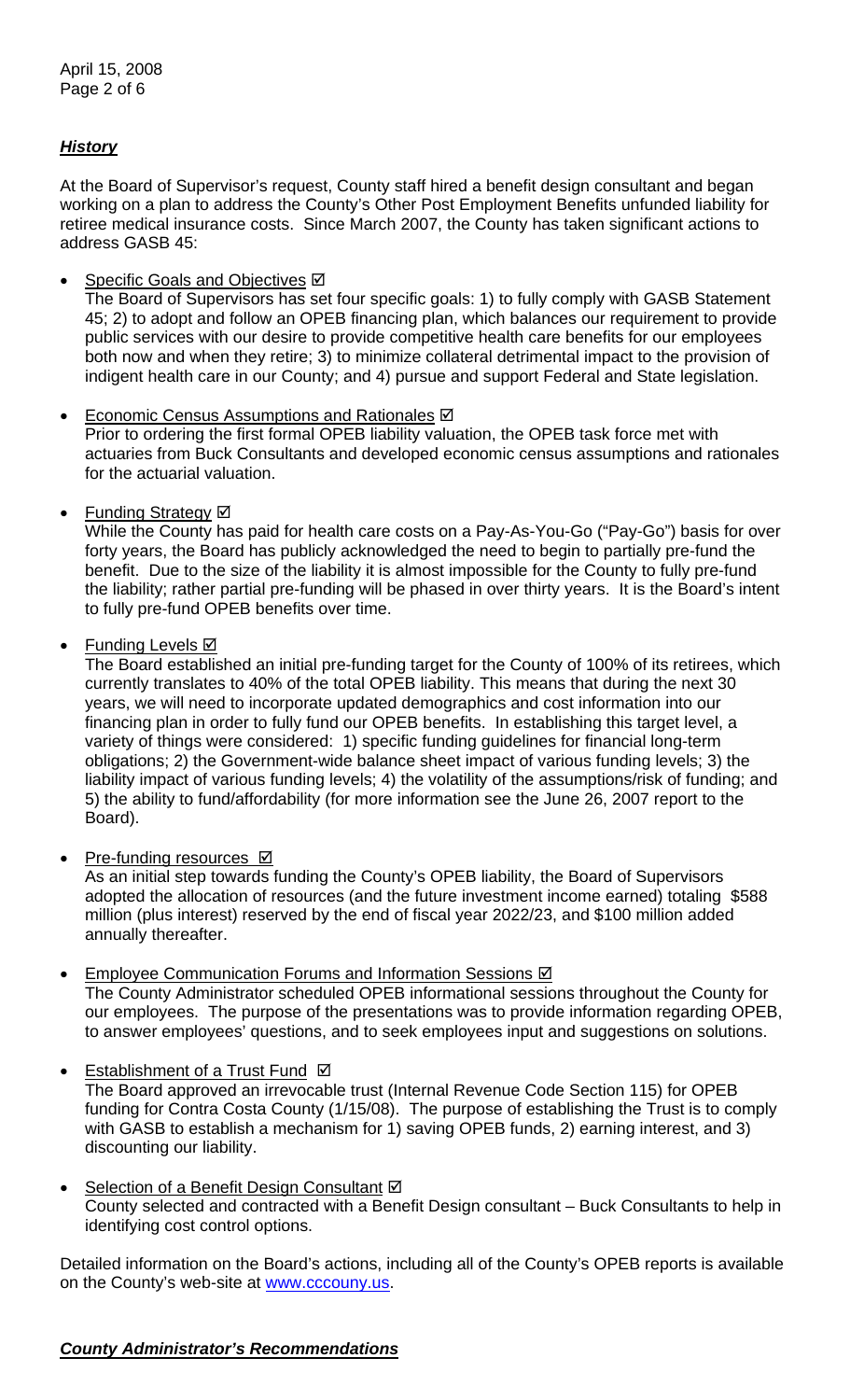The County has ordered its 2008 actuarial evaluation update and has worked with the actuary in pursuit of the most up-to-date and accurate assumptions possible. One of these assumptions involves the changes to health care benefits that are recommended for unrepresented employees and for persons who retired from positions that were unrepresented. In order to include these assumptions in this valuation, we are asking for the Board of Supervisor to declare its intent to make the following changes to health care benefits:

A. For current unrepresented employees, and appointed and elected officials, and for persons who retired from positions that were unrepresented, appointed, or elected

- 1. Do not allow dual coverage in two County health plans for an employee or retiree or a dependent of an employee or dependent of a retiree after December 31, 2008. This means that an individual employee or retiree can only be covered under a single county health plan. The individual can be covered as either the primary or a dependent. This applies only in the case of persons who have spouses or partners who are either county employees or who retired from the county;
- 2. For individuals who become 65 on or after January 1, 2009, require enrollment in Medicare Parts A & B; and
- 3. Beginning January 1, 2010, set the County health care premium subsidy at the 2009 dollar level.

## B. Establish a New Tier of health care coverage for unrepresented employees and officials hired, appointed or elected after December 31, 2008

- 1. Provide access to health benefits while employed;
- 2. Do not allow dual coverage in two county health plans for an employee or retiree or a dependent of an employee or dependent of a retiree;
- 3. Establish separate rate pools for active and retired employees. This action would separate the premium rates for retirees and actives to establish a more accurate cost of coverage for active and retired employees. Over time, as these new hires became a greater percentage of the work force, this action would eliminate the implied subsidy of retirees' health care rates which must be recognized by the GASB rules and reduce future OPEB liability; and
- 4. Provide that upon retirement: 1) the County would make no contribution towards health care premiums; and 2) eligible retirees would have access to County health plans until age 65, when they are eligible for Medicare.

## C. Establish a Benefit Design Task Force charged with design recommendations for a new Health Benefit Program

- 1. Members of the Task Force would include: a) designated members of unrepresented employee and retiree groups; b) County subject matter experts; c) benefit design, actuary, and tax consultants;
- 2. Set specific achievement goals/parameters to recommend options for sound health care benefits within the County's budgetary limits;
- 3. Set specific target dates for completion of any plan redesign recommendations before 2010; and
- 4. Pursue portability of health care coverage and savings mechanisms for unrepresented County employees and retirees.

These recommendations will begin the process of reducing our OPEB liability, reducing overall health care cost growth, and reducing health care cost growth for the County. The recommendations have no immediate impact, in order to allow the County and individuals time to plan for the future. The County's goal is to reduce the overall cost growth of benefits prior to 2010 through Benefit Plan design changes that counteract medical cost growth in order to preserve a balance between providing sound health care coverage for our employees and retirees and maintaining vital county programs and services.

# *2008 Draft Actuarial Analysis/Assumptions*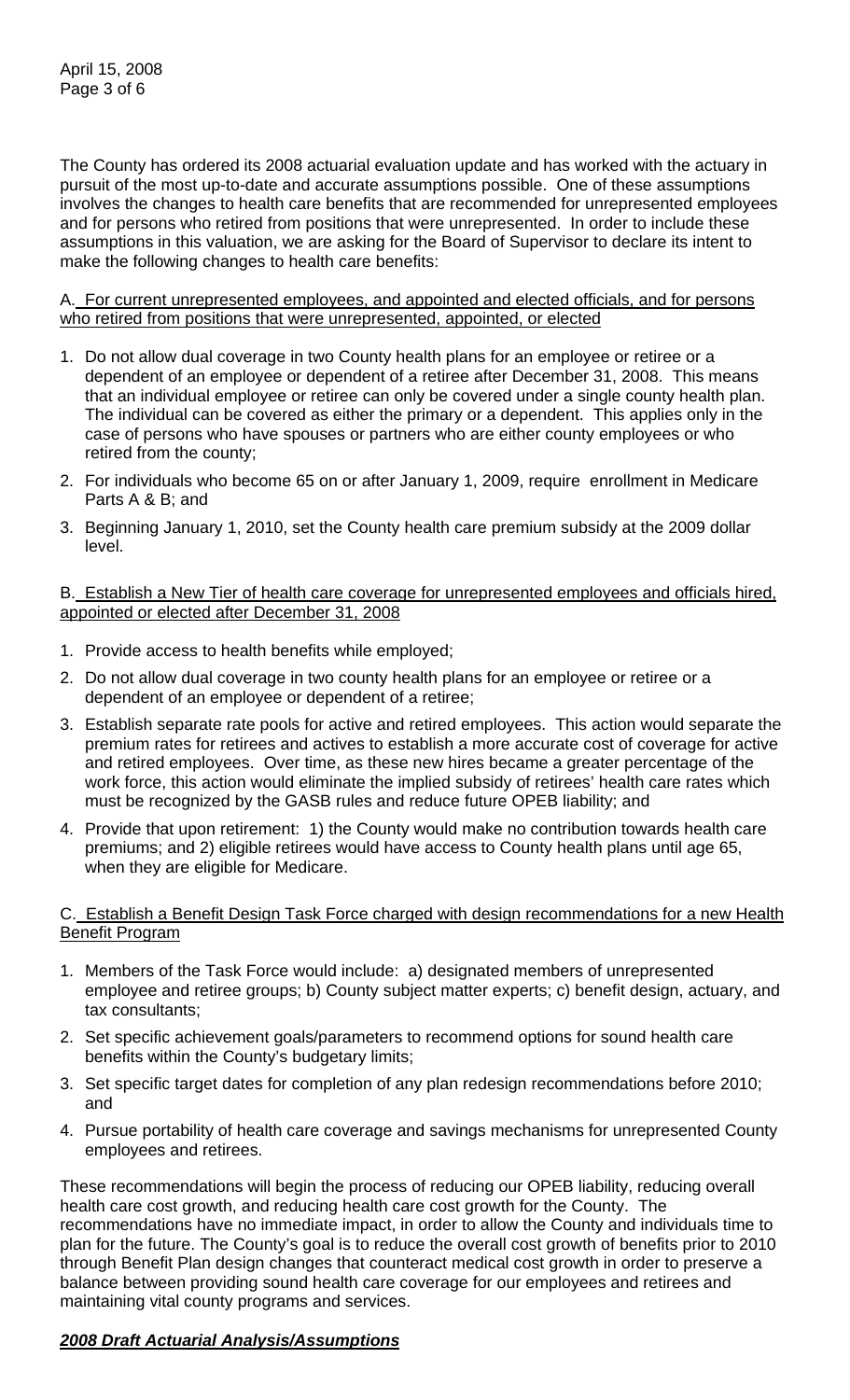As was mentioned, the County has ordered the 2008 valuation which will be based on certain specific assumptions. The assumptions for both the 2006 valuation and the 2008 draft valuation are included as Attachments A and B respectively. For 2006, we used assumptions common for government sponsored postretirement medical plans, most of which were based on CalPERS pension plan assumptions for governmental agencies. For 2008, we used the latest available assumptions from the Segal pension valuation based on their experience study of Contra Costa County. These assumptions were adopted by CCCERA for our pension valuations. The only non-pension assumption used is the rate for retiree health participation. Originally, we used a 100% participation assumption; however, for 2008 we used a 98% assumption, based upon the behavior of our retiring County employees.

Of the assumption changes between the two valuations, the one with the single most significant impact was experienced based withdrawal rates. This assumption, by itself, had a 2% impact on the total liability. Although it did not have a significant impact on the liability, another change in the two assumptions is in our Actuarial Funding Method, which is used in order to allocate the benefit accrued by active employees as of the valuation date and the benefit to be accrued in the next year for accounting purposes. Per the Board of Supervisors direction, we moved to the CalPERS trust required method of Entry Age Normal.

As a reminder, the 2006 valuation projected a \$2.6 billion total liability/accumulated postretirement benefit obligation (APBO), and a \$216 million annually required contribution (ARC) based upon a 4.5% discount rate.

|                                             | <b>PAYGO</b>    |
|---------------------------------------------|-----------------|
| <b>Total APBO</b>                           | \$2,571,650,000 |
| Assets                                      |                 |
| <b>Unfunded Actuarial Accrued Liability</b> | \$2,571,650,000 |
|                                             |                 |
| <b>Annual Required Contribution</b>         |                 |
| <b>Normal Cost</b>                          | 130,604,000     |
| 30 Year Amortization of UAAL                | 85,721,000      |
| ARC.                                        | \$216,325,000   |

Assuming no changes in benefits and no pre-funding in FY 2008/09, the 2008 draft valuation projects a \$2.6 billion total liability, and a \$211 million annually required contribution based upon a 4.5% discount rate.

| <b>PAYGO</b>    |                                             |
|-----------------|---------------------------------------------|
| \$2,554,226,000 | <b>Total APBO</b>                           |
| \$0             | Assets                                      |
| \$2,554,226,000 | <b>Unfunded Actuarial Accrued Liability</b> |
|                 |                                             |
|                 | <b>Annual Required Contribution</b>         |
| \$126,232,000   | <b>Normal Cost</b>                          |
| \$85,141,000    | 30 Year Amortization of UAAL                |
| \$211,373,000   | ARC.                                        |
|                 |                                             |

The 2008 draft liability is less than the 2006 result. Some of the reasons are that we updated CCCERA pension valuation (experience based) assumptions as required by CalPERS (where applicable); we had better overall medical and dental plan trend and renewals over the two years than originally assumed; we had less new retirements than originally assumed, which delayed the onset of benefits (this is called a demographic gain compared to valuation assumption); and we had overall cleaner and more complete data than was available in 2006.

# *Impact of Recommendations on Liability*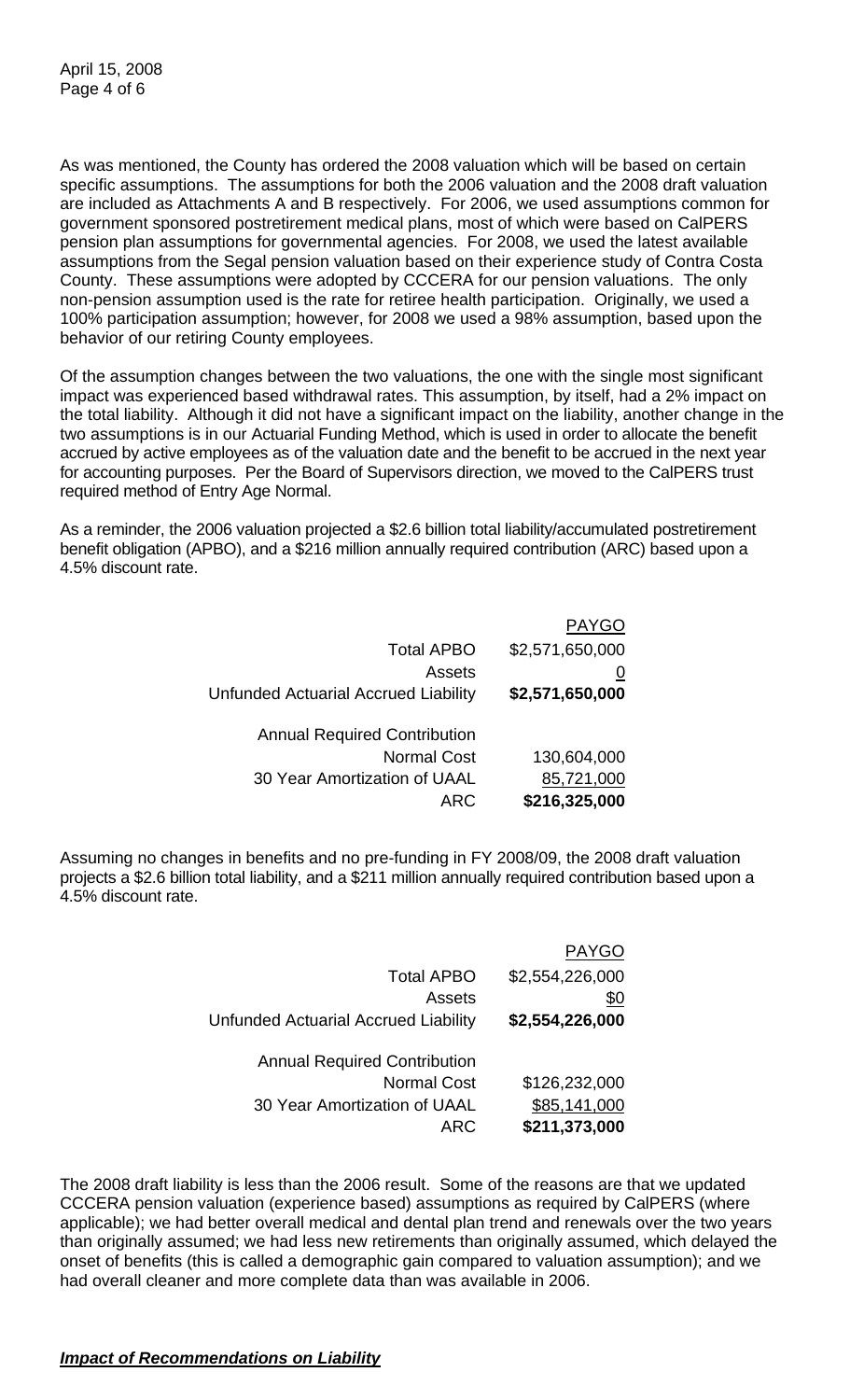Assuming the Board of Supervisors adopts a FY 2008/09 partial pre-funding of \$20 million to the trust in addition to the pay-go cost, a 6.32% discount rate could be used, in which case the 2008 draft valuation projects a \$1.9 billion total liability, and a \$140 million annually required contribution.

|                                             | <b>Partial Pre-Funding</b> |
|---------------------------------------------|----------------------------|
| <b>Total APBO</b>                           | \$1,866,742,000            |
| Assets                                      | <u>\$0</u>                 |
| <b>Unfunded Actuarial Accrued Liability</b> | \$1,866,742,000            |
|                                             |                            |
| <b>Annual Required Contribution</b>         |                            |
| <b>Normal Cost</b>                          | \$77,936,000               |
| 30 Year Amortization of UAAL                | \$62,225,000               |
| ARC.                                        | \$140,161,000              |
|                                             |                            |

Assuming the Board of Supervisors adopts the County Administrator's recommendations regarding proposed changes as to unrepresented employees and appointed and elected officials and persons who retired from positions that were unrepresented, appointed, or elected AND the FY 2008/09 recommended budget which includes \$20 million in partial pre-funding, the 2008 draft valuation projects a \$1.7 billion total liability, and a \$130 million annually required contribution.

|                                     | <b>Partial Pre-Funding</b> |
|-------------------------------------|----------------------------|
| <b>Total APBO</b>                   | \$1,736,915,000            |
| Assets                              |                            |
| <b>Unfunded Actuarial Accrued</b>   |                            |
| Liability                           | \$1,736,915,000            |
| <b>Annual Required Contribution</b> |                            |
| <b>Normal Cost</b>                  | 71,741,000                 |
| 30 Year Amortization of UAAL        | 57,897,000                 |
| ARC.                                | \$129,638,000              |

# *Summary of OPEB Liability Changes*

If adopted, the recommended changes represent an \$835 million or **32% reduction** to total liability and an \$87 million or **40% reduction** in the annually required contribution. At the Board's adopted **40% funding target**, these changes reduce the County's \$139 million 'gap' to approximately \$54 million. Continued negotiation towards Countywide health care cost containment strategies and the redirection of designated future resources are key to resolving the OPEB dilemma. As is obvious from the information presented, the Board of Supervisors continues to make progress towards a solution for one of the biggest fiscal challenges the County is likely to face.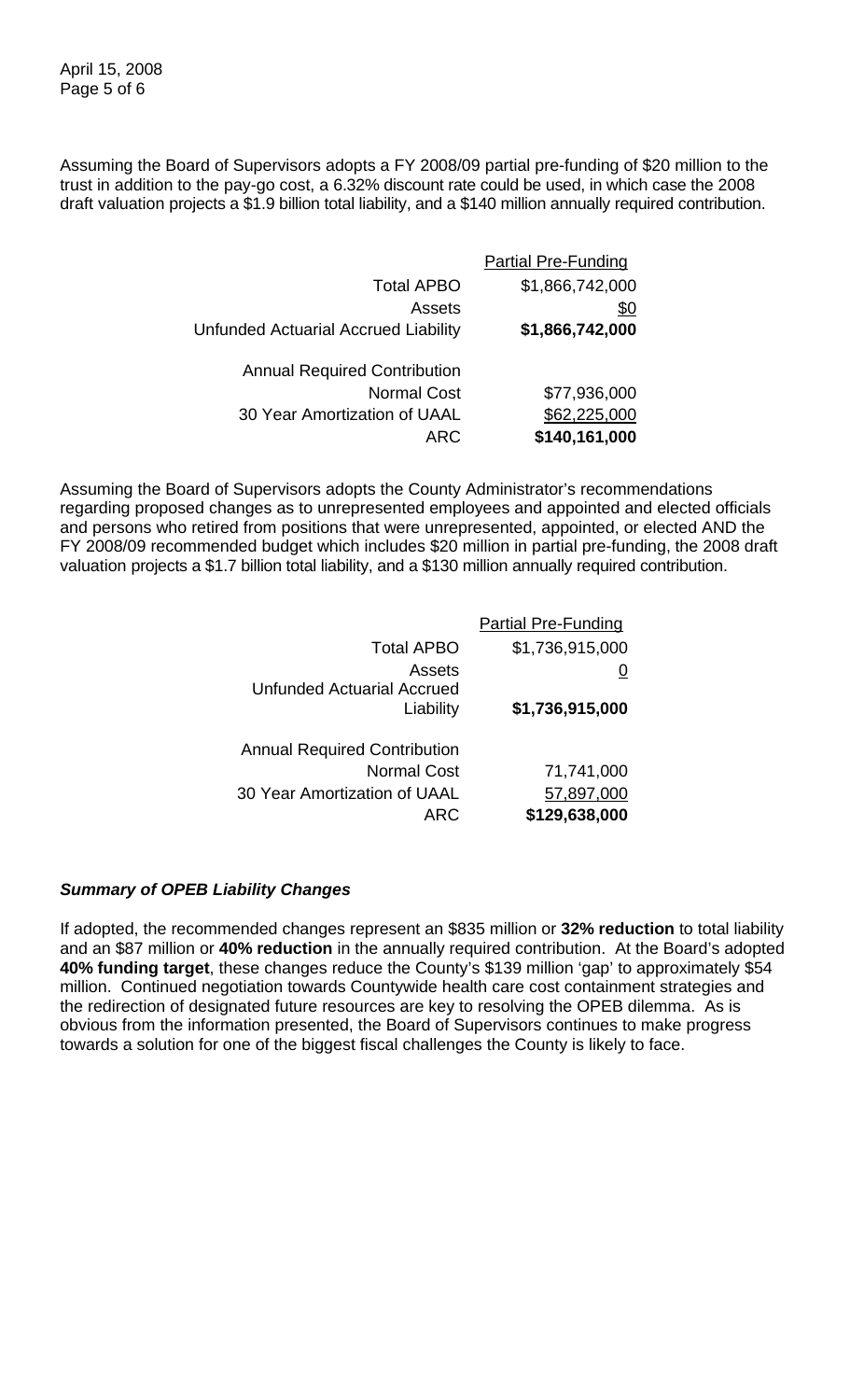# *Status of California Employer's Retiree Benefit Trust Program (CERBT)*

Pursuant to Board of Supervisors direction in January, County staff directed the 2008 valuation to use the actuarial cost method required by CERBT, and has continued to track the progress of the trust. Three members of the County's OPEB Trust have attended an informational seminar on the CERBT and are in communication with CERBT staff. The status of the CERBT fund is:

- 45 agencies have sent in participation agreements;
- Over \$260 million has been committed;
- Many more agencies are expected to join by June 30 and assets will be substantially higher by June 30, 2008;
- Participation in the CERBT has surpassed expectations of CERBT staff; and
- It is now believed that the total fees (including administrative, trust management and investment costs) will be in the range of 20 to 50 basis points.

Given this information, we have asked CERBT administrative staff to meet with our staff to address legal and administrative issues/questions. Dependent upon the outcome of this meeting, staff may revisit with the Board of Supervisors the decision on which trust or trusts to use. We will keep the Board informed as more information is received.

# *Next Steps*

- 1. April 15 Declare Intent to make the recommended changes to health care benefits for unrepresented employees and appointed and elected officials and for persons who retired from positions that were unrepresented, appointed or elected;
- 2. April 22 Adopt FY 08/09 budget that reflects recommended health care benefit changes and budget reductions;
- 3. May 6 Adopt changes to health care benefits for unrepresented employees and appointed and elected officials and for persons who retired from positions that were unrepresented, appointed or elected;
- 4. May 6- Establish Benefit Design Task Force;
- 5. Report back to the Board regarding recommendations on the CERBT (trust);
- 6. Continue employee and retiree information sessions;
- 7. Continue meeting & conferring as labor contracts expire; and
- 8. Continue community education and outreach on our efforts to achieve our goals.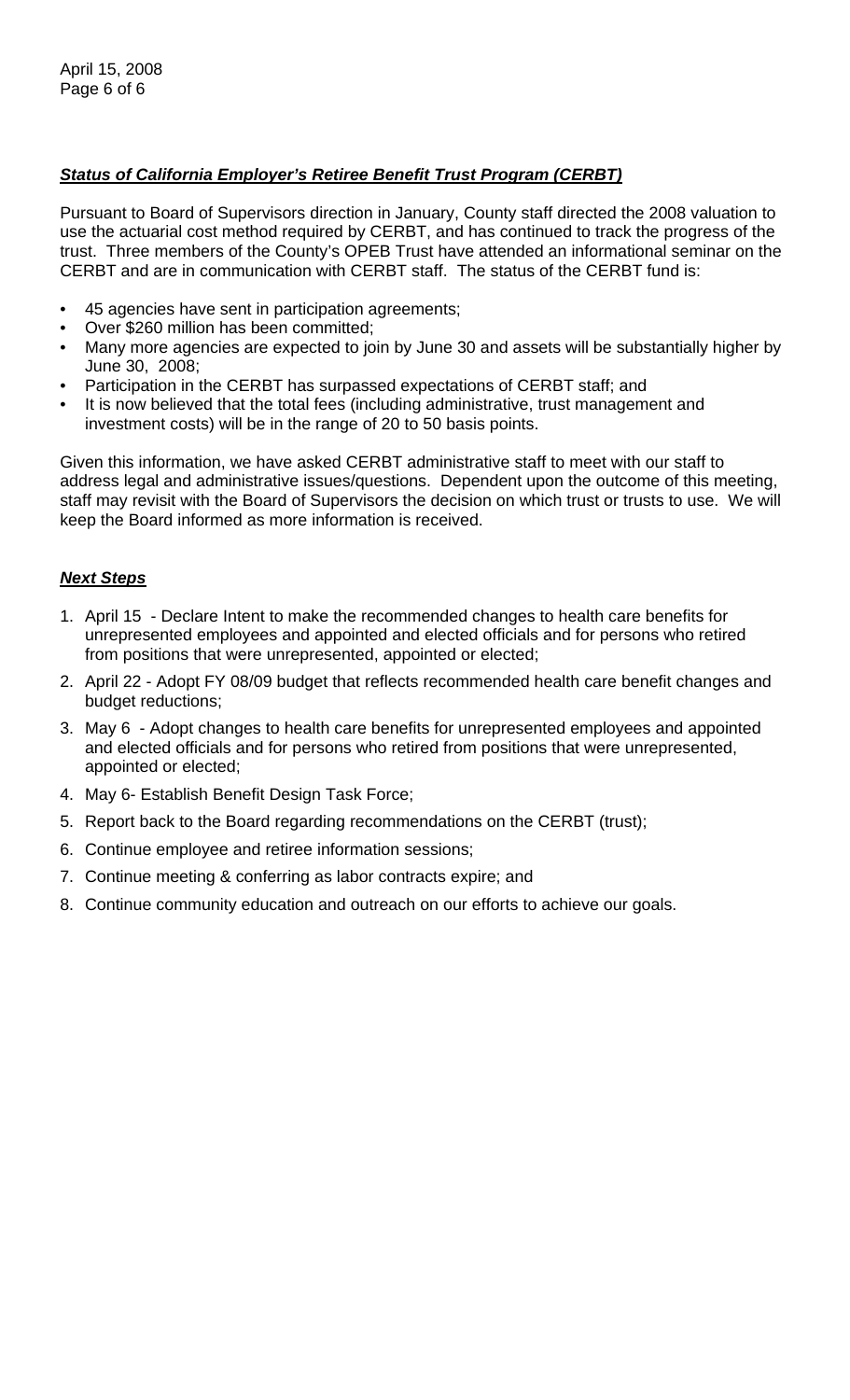#### **2006 Valuation Assumptions**

**Mortality Rates—**1993 CalPERS Service Retirement for males and females

**Withdrawal Rates**—Representative values are shown below

| Year           | Withdrawals per<br>1,000 Lives for Males<br>with less than 5 years<br>of Service | Withdrawals per 1,000<br><b>Lives for Females with</b><br>less than 5 years of<br><b>Service</b> |
|----------------|----------------------------------------------------------------------------------|--------------------------------------------------------------------------------------------------|
| 1              | 70.18                                                                            | 85.32                                                                                            |
| $\overline{2}$ | 143.5                                                                            | 174.73                                                                                           |
| 3              | 99.87                                                                            | 136.66                                                                                           |
| 4              | 87.69                                                                            | 113.72                                                                                           |
| 5              | 72.44                                                                            | 99.83                                                                                            |
|                | Withdrawals per<br>1,000 Lives for Males<br>with more than 5                     | Withdrawals per 1,000<br><b>Lives for Females with</b><br>more than 5 years of                   |
|                | years of Service                                                                 | <b>Service</b>                                                                                   |
| Age            |                                                                                  |                                                                                                  |
| 30             | 16.33                                                                            | 25.67                                                                                            |
| 35             | 14.67                                                                            | 22.64                                                                                            |
| 40             | 13.18                                                                            | 19.97                                                                                            |
| 45             | 11.84                                                                            | 17.62                                                                                            |
| 50             | 10.64                                                                            | 15.54                                                                                            |
| 55             | 9.56                                                                             | 13.71                                                                                            |

**New Entrants**—None Assumed.

**Dependent Assumptions**—For active employees, 85% are assumed married at retirement. Female spouses are assumed to be three (3) years younger than their husbands.

**Discount Rates**—4.5% and 7.9%.

**Participation Assumption**—100% active participation assumed upon retirement.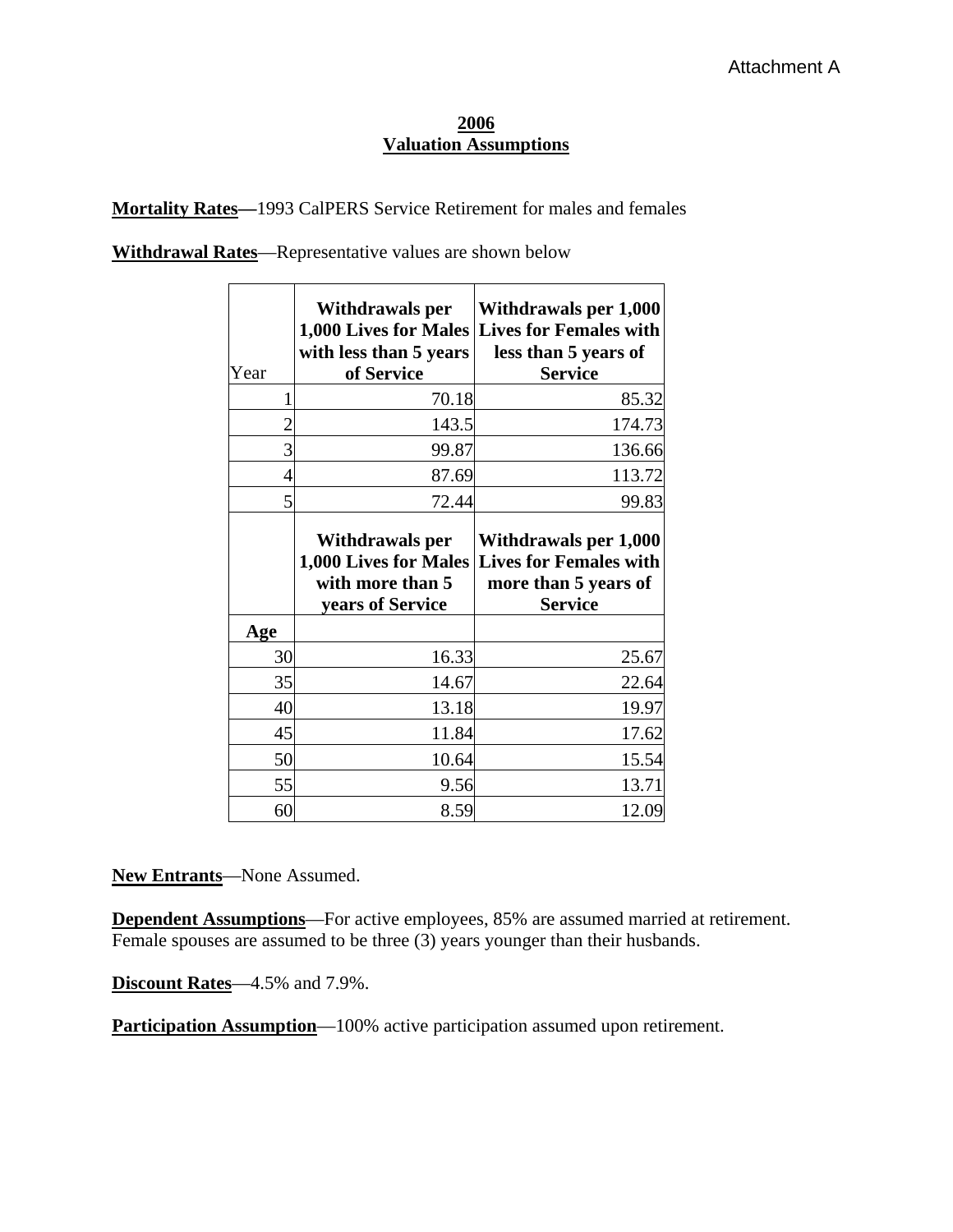**Medical Demographic Information**—8,428 active employees, 4,856 retirees and 360 surviving spouses as of 01/01/2006. Because we currently do not know the source of the survivors, we allocated all of their liability to the general Contra Costa County grouping.

#### **Retirement Rates**

|     | Probability of Eligible     |         |  |
|-----|-----------------------------|---------|--|
|     | Retirements During the Year |         |  |
| Age | Males                       | Females |  |
| 50  | 2.654%                      | 3.684%  |  |
| 55  | 4.813%                      | 5.390%  |  |
| 56  | 3.957%                      | 4.576%  |  |
| 57  | 4.788%                      | 4.213%  |  |
| 58  | 5.500%                      | 6.735%  |  |
| 59  | 6.811%                      | 6.523%  |  |
| 60  | 12.807%                     | 9.825%  |  |
| 61  | 12.426%                     | 8.696%  |  |
| 62  | 23.818%                     | 18.980% |  |
| 63  | 21.037%                     | 17.706% |  |
| 64  | 14.311%                     | 12.882% |  |
| 65  | 24.399%                     | 23.837% |  |
| 66  | 13.820%                     | 14.190% |  |
| 67  | 11.208%                     | 14.001% |  |
| 68  | 11.736%                     | 10.330% |  |
| 69  | 9.036%                      | 12.344% |  |

Probability of retiring at age 70 equals 100% for both male and female.

**Health Care Cost and Expense Trend**—Annual trend rates are shown below.

| <b>Medical Trend Rates</b> |     |
|----------------------------|-----|
| by Calendar Year           |     |
| CY <sub>06</sub>           | 12% |
| CY07                       | 11% |
| CY <sub>08</sub>           | 10% |
| CY <sub>09</sub>           | 9%  |
| CY10                       | 8%  |
| CY11                       | 7%  |
| CY12                       | 6%  |
| $CY13+$                    | 59  |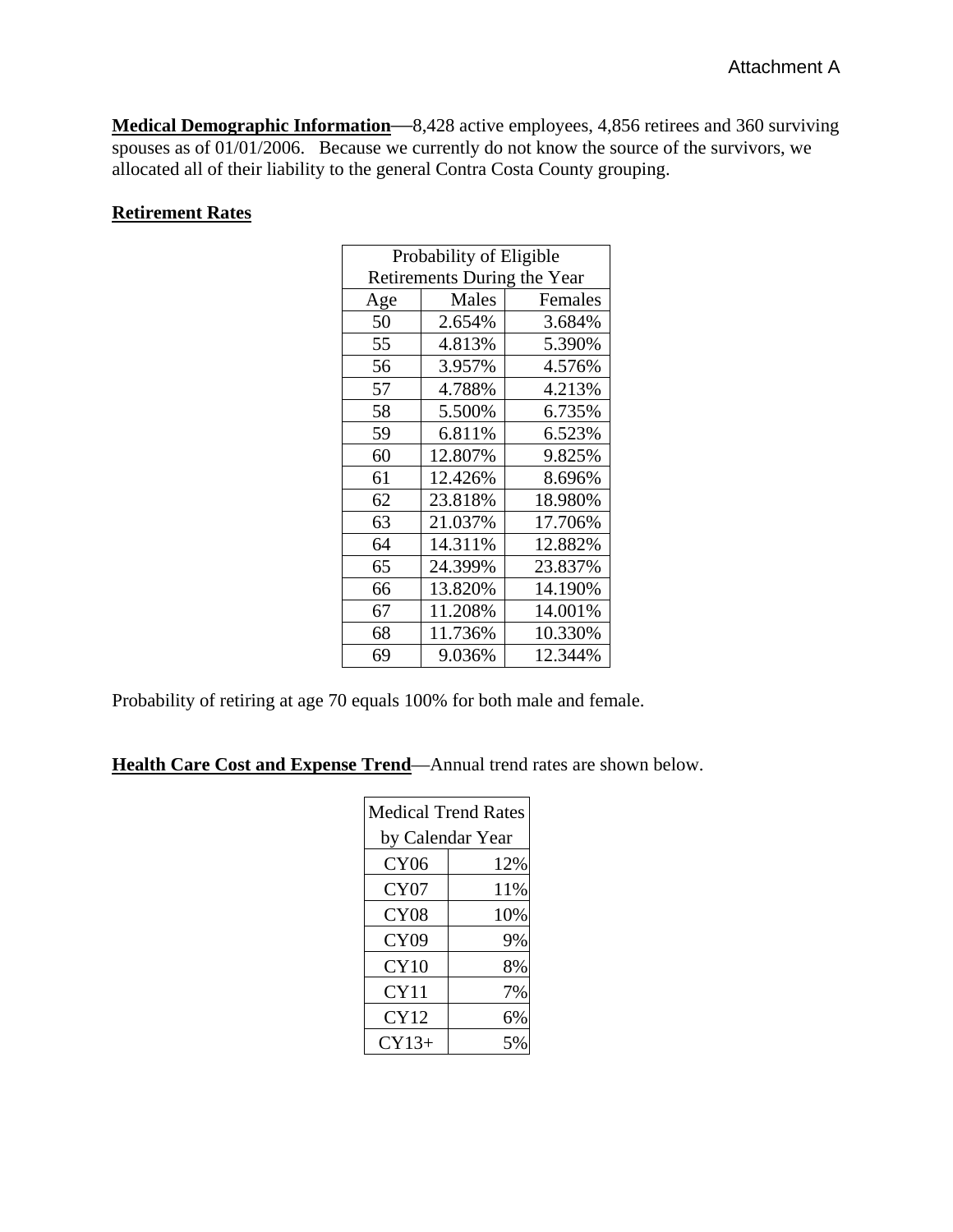# **Contra Costa County 2006 Rates and Contributions**

|                                  |    | Current       |            |
|----------------------------------|----|---------------|------------|
|                                  |    | contributions | Rate       |
| <b>Early Retirees</b> (under 65) |    |               |            |
| <b>Kaiser</b>                    | EE | 80%           | \$451.87   |
|                                  | EF | 80%           | \$1,052.62 |
| <b>Health Net HMO EE</b>         |    | 80%           | \$537.65   |
|                                  | EF | 80%           | \$1,318.87 |
| <b>Health Net PPO</b>            | EE | 61%           | \$656.75   |
|                                  | EF | 61%           | \$1,560.16 |
| $CCHP - A$                       |    |               |            |
|                                  | EE | 98%           | \$425.25   |
|                                  | EF | 98%           | \$1,013.17 |
| CCHP - B                         | EE | 90%           | \$469.14   |
|                                  | EF | 90%           | \$1,114.74 |

|                           |    | <b>Current</b>   |            |
|---------------------------|----|------------------|------------|
| <b>Retirees</b> (over 65) |    | contributions    | Rate       |
| <b>Kaiser Cost</b>        | EE | $80\% + $88.50$  | \$509.28   |
| <b>Retiree</b>            | EF | $80\% + $177.00$ | \$1,167.64 |
| <b>Kaiser Senior</b>      | EE | $80\% + $88.50$  | \$256.43   |
| <b>Advantage</b>          | EF | $80\% + $177.00$ | \$661.94   |
| <b>Health Net Cost</b>    | EE | $80\% + $88.50$  | \$366.66   |
| <b>Retiree</b>            | EF | $80\% + $177.00$ | \$733.32   |
| <b>Health Net</b>         | EE | $80\% + $88.50$  | \$296.40   |
| <b>Seniority Plus</b>     | EF | $80\% + $177.00$ | \$592.80   |
| <b>Health Net Flex</b>    | EE | 61%              | \$507.01   |
| <b>Net PPO</b>            | EF | 61%              | \$1,014.03 |
| <b>CCHP</b> - A           | EЕ | $98\% + $88.50$  | \$347.05   |
| <b>Retiree</b>            | EF | $98\% + $177.00$ | \$856.77   |
| <b>CCHP - B</b>           | EE | $90\% + $88.50$  | \$390.94   |
| <b>Retiree</b>            | EF | $90\% + $177.00$ | \$958.34   |
|                           |    |                  |            |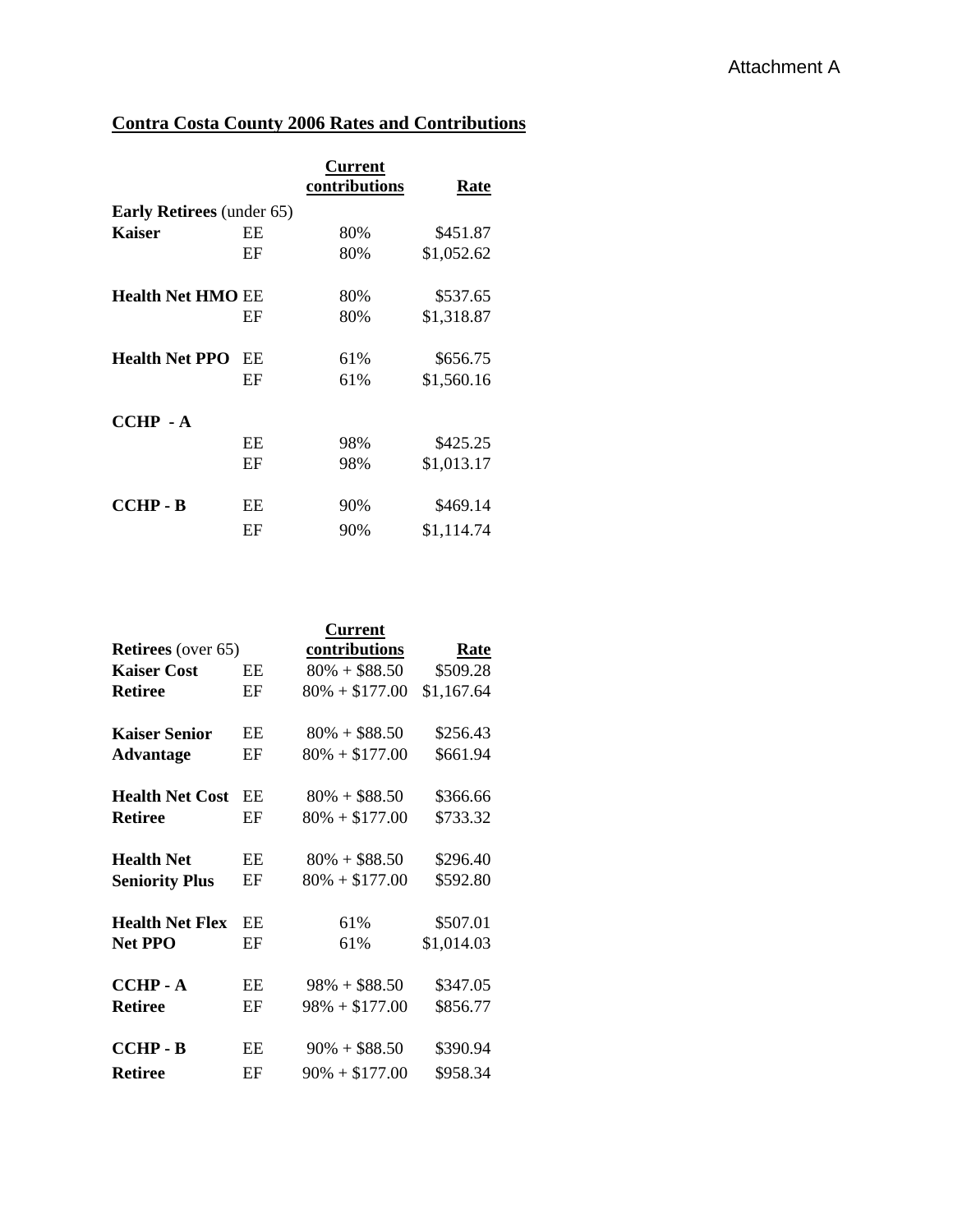# **CalPERS Participating Retirees:**

For those retirees participating in CalPERS, the County pays the lesser of the actual rate or the following amounts:

| Single                  | $\overline{\phantom{0}}$ | \$338.76 |
|-------------------------|--------------------------|----------|
| $Employee +1$ Dependent | $\overline{\phantom{a}}$ | \$677.62 |
| $Employee + Family$     | $\overline{\phantom{a}}$ | \$880.78 |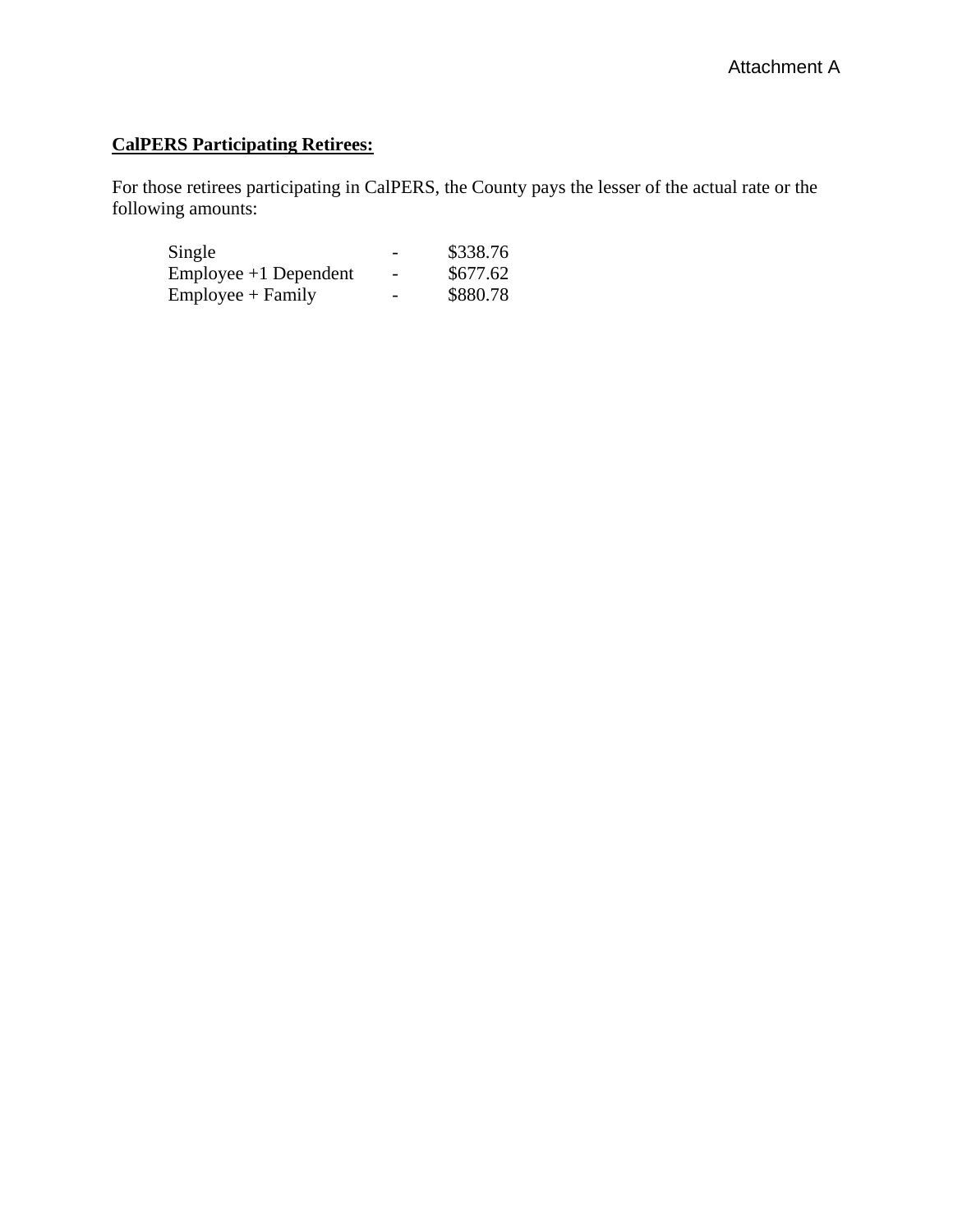#### **2008 DRAFT Valuation Assumptions**

**Mortality Rates—**RP-2000 Combined Healthy Mortality Tables set back two years.

**Withdrawal Rates**—Representative values are shown below

| Year           | <b>General</b><br><b>Withdrawals per</b><br>1,000 Lives for<br>employees with less<br>than 5 years of<br><b>Service</b> | <b>Safety</b><br><b>Withdrawals per</b><br>1,000 Lives for<br>employees with less<br>than 5 years of<br><b>Service</b> |
|----------------|-------------------------------------------------------------------------------------------------------------------------|------------------------------------------------------------------------------------------------------------------------|
| 1              | 140.00                                                                                                                  | 110.00                                                                                                                 |
| $\overline{2}$ | 90.00                                                                                                                   | 70.00                                                                                                                  |
| 3              | 80.00                                                                                                                   | 50.00                                                                                                                  |
| $\overline{4}$ | 60.00                                                                                                                   | 40.00                                                                                                                  |
| 5              | 50.00                                                                                                                   | 30.00                                                                                                                  |
|                | <b>General</b><br><b>Withdrawals per</b><br>1,000 Lives for<br>employees with more                                      | <b>Safety</b><br><b>Withdrawals per</b><br>1,000 Lives for<br>employees with more                                      |
|                | than 5 years of<br><b>Service</b>                                                                                       | than 5 years of<br><b>Service</b>                                                                                      |
| Age            |                                                                                                                         |                                                                                                                        |
| 30             | 50.00                                                                                                                   | 30.00                                                                                                                  |
| 35             | 49.20                                                                                                                   | 22.00                                                                                                                  |
| 40             | 42.30                                                                                                                   | 16.10                                                                                                                  |
| 45             | 35.40                                                                                                                   | 10.50                                                                                                                  |
| 50             | 16.80                                                                                                                   | 0.00                                                                                                                   |
| 55             | 3.70                                                                                                                    | 0.00                                                                                                                   |

#### **New Entrants**—None Assumed.

**Dependent Assumptions**—For active employees, 80% of males and 55% of females are assumed married at retirement. Female spouses are assumed to be three (3) years younger than their husbands.

**Discount Rates**—4.5% and 7.8%.

**Participation Assumption**—98% active participation assumed upon retirement.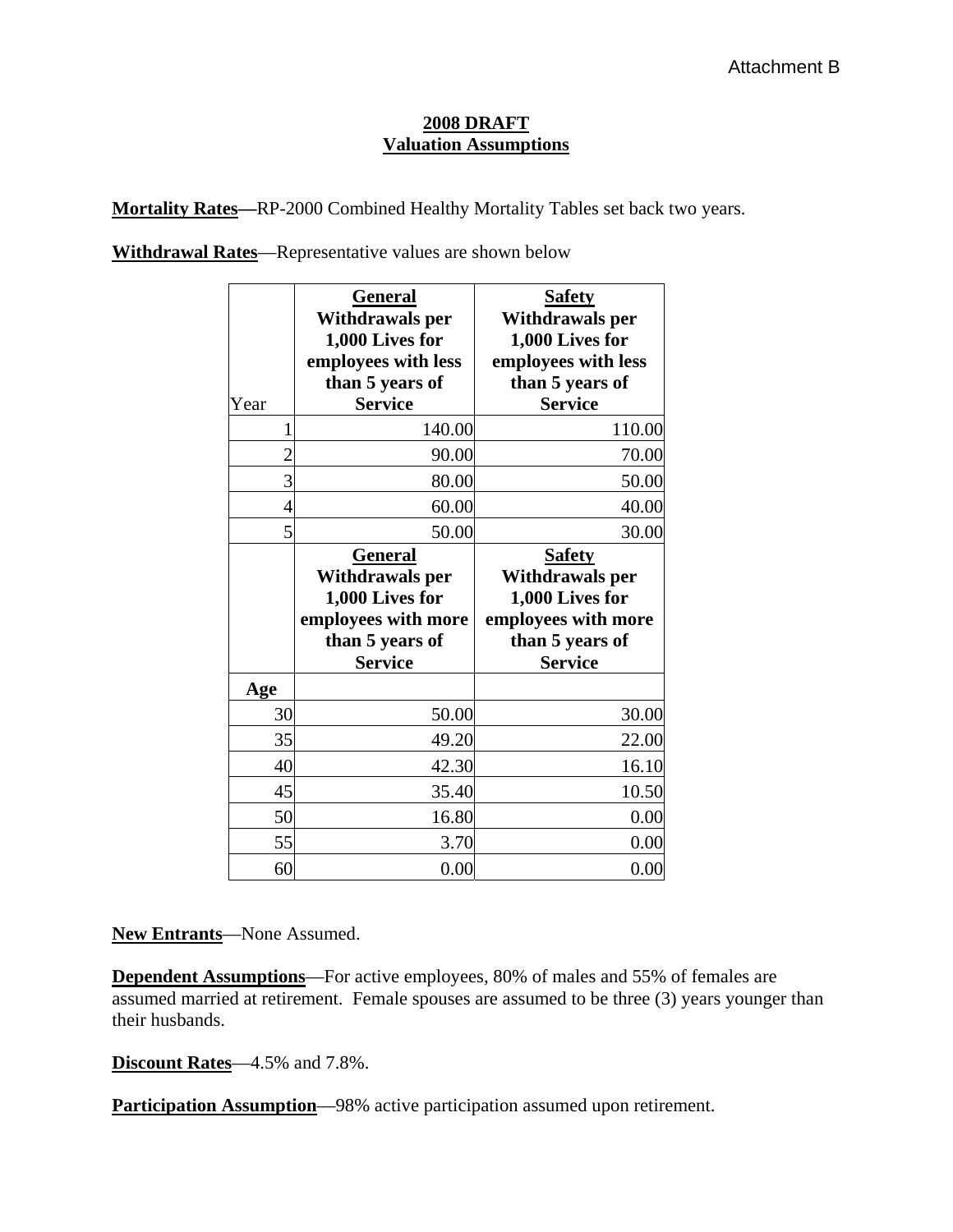**Medical Demographic Information**—8,563 active employees and 5,813 retirees as of January 1, 2008.

# **Retirement Rates**

| Probability of Eligible     |         |        |  |  |
|-----------------------------|---------|--------|--|--|
| Retirements During the Year |         |        |  |  |
| Age                         | General | Safety |  |  |
| 50                          | 3.0%    | 25.0%  |  |  |
| 51                          | 3.0%    | 20.0%  |  |  |
| 52                          | 3.0%    | 20.0%  |  |  |
| 53                          | 3.0%    | 20.0%  |  |  |
| 54                          | 5.0%    | 25.0%  |  |  |
| 55                          | 10.0%   | 30.0%  |  |  |
| 56                          | 10.0%   | 30.0%  |  |  |
| 57                          | 10.0%   | 40.0%  |  |  |
| 58                          | 10.0%   | 40.0%  |  |  |
| 59                          | 10.0%   | 40.0%  |  |  |
| 60                          | 15.0%   | 100.0% |  |  |
| 61                          | 20.0%   | 100.0% |  |  |
| 62                          | 25.0%   | 100.0% |  |  |
| 63                          | 25.0%   | 100.0% |  |  |
| 64                          | 30.0%   | 100.0% |  |  |
| 65                          | 35.0%   | 100.0% |  |  |
| 66                          | 35.0%   | 100.0% |  |  |
| 67                          | 35.0%   | 100.0% |  |  |
| 68                          | 35.0%   | 100.0% |  |  |
| 69                          | 35.0%   | 100.0% |  |  |
|                             |         |        |  |  |

Probability of retiring at age 70 equals 100% for both General and Safety.

**Health Care Cost and Expense Trend**—Annual trend rates are shown below.

| Medical Trend Rates |     |  |  |  |
|---------------------|-----|--|--|--|
| by Calendar Year    |     |  |  |  |
| CY <sub>08</sub>    | 10% |  |  |  |
| CY <sub>09</sub>    | 9%  |  |  |  |
| CY10                | 8%  |  |  |  |
| CY11                | 7%  |  |  |  |
| CY12                | 6%  |  |  |  |
| $CY13+$             | 5   |  |  |  |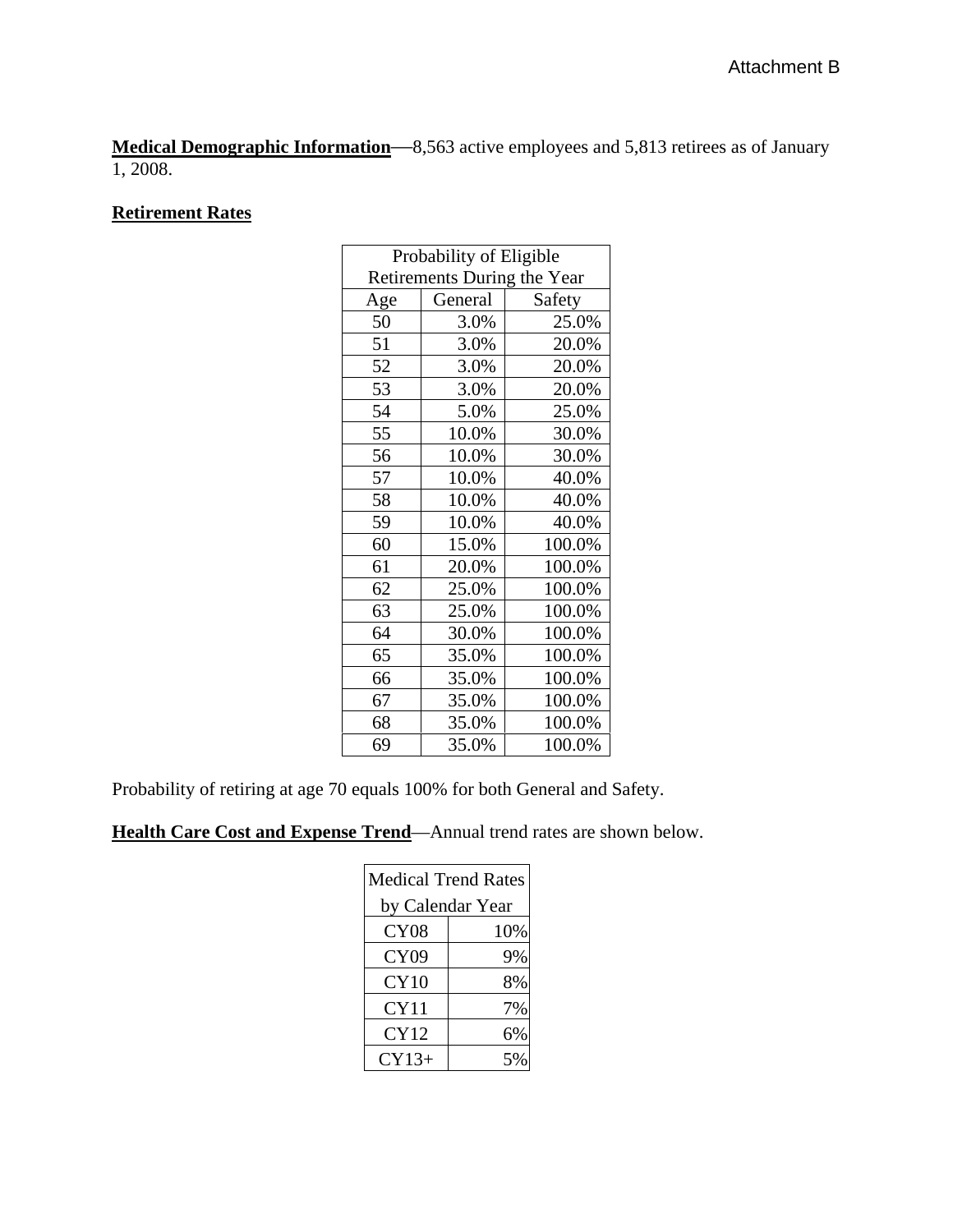# **Contra Costa County 2008 Rates and Contributions**

|                                  |    | Current      |            |
|----------------------------------|----|--------------|------------|
|                                  |    | contribution | Rate       |
| <b>Early Retirees</b> (under 65) |    |              |            |
| <b>Kaiser</b>                    | EΕ | 80%          | \$499.70   |
|                                  | ΕF | 80%          | \$1,164.29 |
| <b>Health Net HMO EE</b>         |    | 80%          | \$598.09   |
|                                  | ΕF | 80%          | \$1,467.14 |
| <b>Health Net PPO</b>            | EE | 59%          | \$832.24   |
|                                  | EF | 59%          | \$1,977.04 |
| $CCHP - A$                       |    |              |            |
|                                  | EE | 98%          | \$516.42   |
|                                  | EF | 98%          | \$1,230.38 |
| CCHP - B                         | EE | 90%          | \$569.72   |
|                                  | EF | 90%          | \$1,353.74 |

|                           |    | <b>Current</b>   |            |
|---------------------------|----|------------------|------------|
| <b>Retirees</b> (over 65) |    | contribution     | Rate       |
| <b>Kaiser Cost</b>        | EЕ | $80\% + $96.40$  | \$551.88   |
| <b>Retiree</b>            | EF | $80\% + $192.80$ | \$1,268.65 |
| <b>Kaiser Senior</b>      | EE | $80\% + \$96.40$ | \$226.97   |
| <b>Advantage</b>          | ΕF | $80\% + $192.80$ | \$618.83   |
| <b>Health Net Cost</b>    | EE | $80\% + $96.40$  | \$404.42   |
| <b>Retiree</b>            | EF | $80\% + $192.80$ | \$808.86   |
| <b>Health Net</b>         | EE | $80\% + \$96.40$ | \$296.40   |
| <b>Seniority Plus</b>     | EF | $80\% + $192.80$ | \$592.80   |
| <b>Health Net Flex</b>    | EE | $59\% + $96.40$  | \$642.48   |
| <b>Net PPO</b>            | EF | $59\% + $192.80$ | \$1,284.97 |
| <b>CCHP</b> - A           | EE | $98\% + $96.40$  | \$420.02   |
| <b>Retiree</b>            | EF | $98\% + $192.80$ | \$1037.58  |
| <b>CCHP - B</b>           | EE | $90\% + $96.40$  | \$473.32   |
| <b>Retiree</b>            | EF | $90\% + $192.80$ | \$1,160.94 |